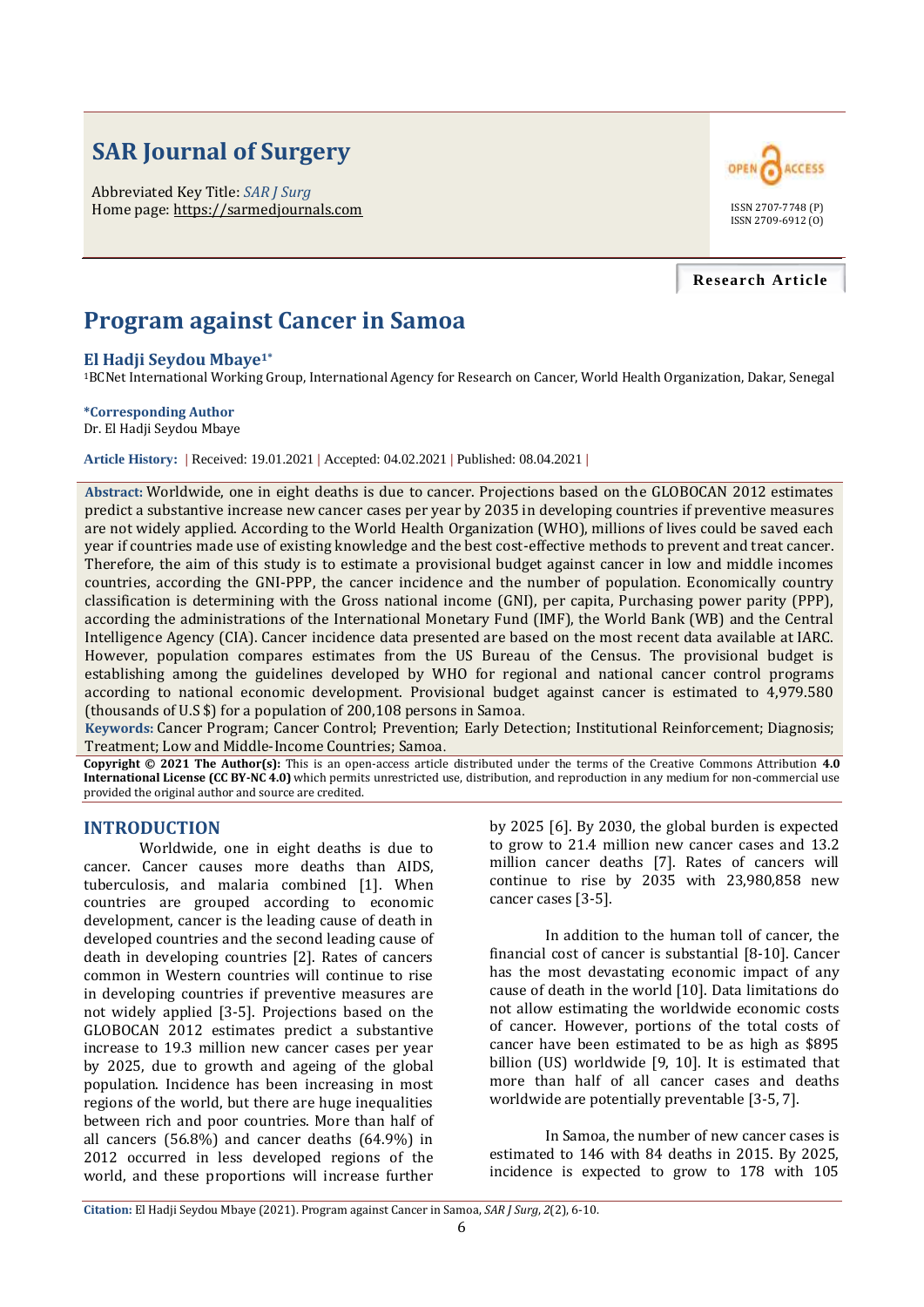deaths. Rates of cancers will continue to rise to 208 new cancer cases by 2035 with 129 deaths if preventive measures are not widely applied [3-5]. According to the World Health Organization (WHO); Entitled: National Cancer Control Programs: Policies and Managerial Guidelines, millions of lives could be saved each year if countries made use of existing knowledge and the best cost-effective methods to prevent and treat cancer [11].

"An urgent need in cancer control today is to develop effective and affordable approaches to the early detection, diagnosis, and treatment of breast cancer among women living in less developed countries," explains Dr Christopher Wild, Director of IARC. "It is critical to bring morbidity and mortality in line with progress made in recent years in more developed parts of the world [16]".

With the data highlighting a large variability of GNI/capita even within similar income levels in the various world regions, it is expected that additional investment in resources and costs may be more dependent on income level of the country than on the GNI group or the geographic region of the world [12]. Therefore, the aim of this study is to estimate a provisional budget against cancer in Samoa, according the GNI-PPP, the cancer incidence and the number of population.

#### **METHODS**

#### **Economically Country Classification**

The economics states are established among the means of GNI-PPP according the administrations of the International Monetary Fund (IMF); the World Bank (WB) and the Central Intelligence Agency (CIA) [13-15]. The difference concerning the same country can be considerable among the data origin. These variations are explaining by:

- GNI-PPP is estimated
- Anterior projection of an economic crisis changes GNI-PPP data
- The estimation of the population included in the local population
- The choice elements for GNI-PPP evaluation have some subjective part.

These data must be taken with precaution. Economically Country is divided according to the gross national income (GNI) per capita 2016, Atlas method and PPP [15].

- Estimated to be low income (\$1,005 or less)
- Estimated to be lower middle income (\$1,006 to \$3,995)
- Estimated to be upper middle income (\$3,956 to \$12,235)
- Estimated to be high income (\$12,236 or more).

#### **Gross National Income (GNI), Per Capita, Purchasing Power Parity (PPP)**

Gross national product is gross domestic product (GDP) plus net income (employee compensation and investment income) from abroad. GNI, per capita is GNI divided by mid-year population.

PPP is purchasing power parity; an international dollar has the same purchasing power over GNI as a U.S. dollar has in the United States. PPP exchange rates are used to account for the local prices of goods and services not traded internationally. However, PPP is used to compare across national accounts, not for making international poverty comparisons [15].

#### **Cancer Incidence**

Incidence is the number of new cases that occurs during a given period of time in a specified population. It can be expressed as an absolute number of cases per year or as a rate per 100,000 persons per year. The rate provides an approximation of the average risk of developing a cancer. Cancer incidence data presented are based on the most recent data available at IARC. GLOBOCAN 2012 provides a global profile of cancer that has been developed using a number of methods that are dependent on the availability and the accuracy of the data. National sources are used where possible, with local data and statistical modeling used in their absence [3-5].

#### **Population**

Standard population  $(POP_{st})$  is determining to Senegal population (Western Africa) with 14,668,522 persons. Samoa population is estimated to 200,108 persons. Population compares estimates from the US Bureau of the Census [16] based on statistics from population censuses, vital statistics registration systems, or sample surveys pertaining to the recent past and on assumptions about future trends:

https://www.cia.gov/library/publications/theworld-factbook/geos/ws.html

#### **Provisional Budget (thousands of U.S \$)**

The World Health Organization (WHO) emphasizes that, when developing national strategies for controlling cancer, countries should consider the following four broad approaches based on their economic development:

- The primary prevention
- The early detection and secondary prevention
- The diagnosis and treatment
- The palliative care.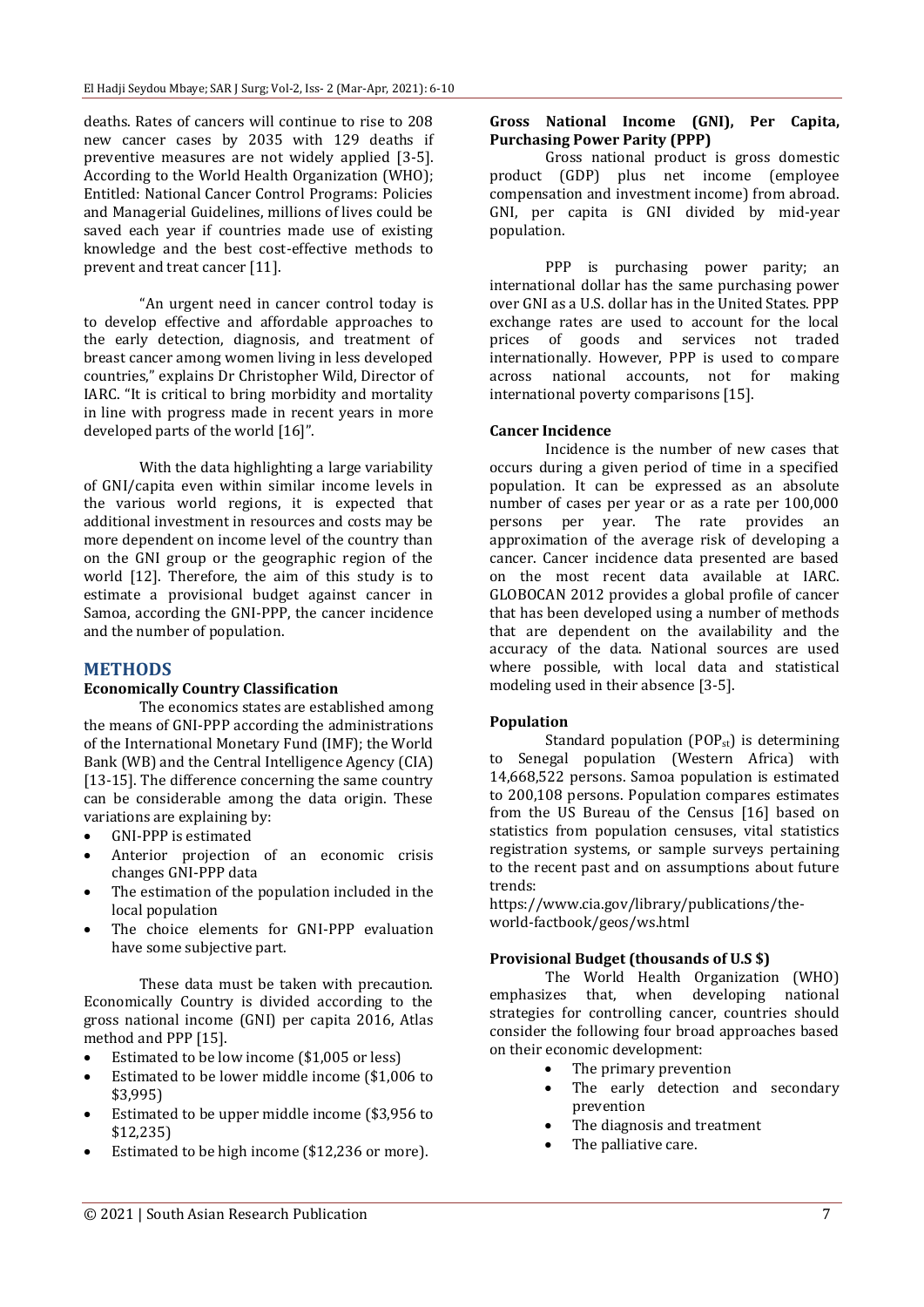The provisional budget is establishing among the guidelines developed by WHO for regional and national cancer control programs according to national economic development [11]. However, an International Atomic Energy Agency [17] report suggested that in developing countries at least 60% of cancer patients require radiation treatment.

Radiotherapy is one of the main components of modern cancer treatment and requires substantial capital investment, trained professionals in several disciplines, high precision equipment and a particular external and internal organizational structure. In High Incomes Countries, the healthcare costs can be as much as 8.4% (UK in 2007) to 18% (USA in 2009) of a country's gross domestic product [18]. Cancer consumes about 5- 10% of the global healthcare budget, of which radiotherapy only consumes about 5% [18, 19]; thus, more than 50% of cancer patients requiring radiotherapy in low and middle-income countries lack access to treatment. A benchmark of between 400 and 500 patients per treatment unit per year has been used to calculate machine throughput in several reports [17, 20-21]. The benchmark of 450 patients per machine, which corresponds to about 8 operating hours per day, seems adequate for High Incomes Countries. For scenarios where radiotherapy demand is not satisfied, a treatment day of 10 h optimizes the utilization of equipment and decreases the number of machines needed. But, the range of needs currently covered varies from 0% and 3-4% in Low Incomes Countries in Latin America and Africa up to 59-79% in Up-Middle Incomes Countries in Europe-Central and Asia [22].

However, in this study, in order to found the best cost-effective methods to prevent and treat cancer, the number of machines needs is establishing among 3 millions of peoples and not by the number of cancer cases, according to the weakness of the countries incomes.

### **Standard budget for 5 years (S0)**

Standard budget for 5 years  $(S_0)$  is estimated using a population of 1,000,000 persons in Senegal (POP<sub>st</sub>). Senegal has 8361 new cancer cases ( $CI<sub>st</sub>$ ) in 2015 [3-5] with a means GNI-PPP<sub>st</sub> of US\$ 2,551 referred to the year 2016 (low middle income country), according the administrations of the International Monetary Fund (IMF); the World Bank (WB) and the Central Intelligence Agency (CIA)[13-15]. Estimation budget is taken into account the weakness of the countries incomes.

#### **Standardized rapport (R0)**

Standardized rapport  $(R_0)$ , among the GNI-PPP, CI and the number of the population, is calculated. Standardization simplifies comparisons of GNI-PPP and cancer incidence rates among populations.



Note:

 $*$  For Radiotherapy equipment,  $R_0 = GNI-PPPX POP /$ GNI-PPPst X 3 million peoples;

Senegal has installed two new radiotherapy machines in 2017. Radiotherapy equipment is estimated to US\$ 2,500,000.

\*\* For Prevention and screening infrastructure,  $R_0$ <sup>=</sup>GNI-PPPX POP / GNI-PPPst X 3 million peoples.

| $R_0$ = Standardized rapport among the GNI-PPP, CI and the number of the population         |
|---------------------------------------------------------------------------------------------|
| $GNI-PPP_{st}$ Standard Gross National Income Per capita Purchasing Power Parity in Senegal |
| GNI-PPP= Gross National Income Per capita Purchasing Power Parity of interest               |
| $CIst$ = Standard Cancer Incidence in Senegal                                               |
| <b>CI</b> = Cancer Incidence of interest                                                    |
| $POPst$ = Standard Population in Senegal                                                    |
| <b>POP</b> = Population of interest                                                         |

## **RESULTS**

**Table-1: GNI-PPP, Cancer incidence (CI) and the number of the Population**

|                                                                                                        | <b>GNI per capita Purchasing power parity (PPP)</b> |       | Cancer |                                    |            |                   |  |  |
|--------------------------------------------------------------------------------------------------------|-----------------------------------------------------|-------|--------|------------------------------------|------------|-------------------|--|--|
| Country                                                                                                | Ref.                                                | US\$  | Year   | <b>Means of GNI-</b><br>PPP (US\$) | Population | incidence<br>(CI) |  |  |
|                                                                                                        | <b>IMF</b>                                          | 5.247 | 2016   |                                    |            |                   |  |  |
| <sup>2</sup> Samoa                                                                                     | <b>WB</b>                                           | 6,240 | 2016   | 5.662                              | 200,108    | 146               |  |  |
|                                                                                                        | <b>CIA</b>                                          | 5,500 | 2016   |                                    |            |                   |  |  |
| <b>IMF</b> = International Monetary Fund; WB= World Bank; CIA= Central Intelligence Agency; GNI= Gross |                                                     |       |        |                                    |            |                   |  |  |
| National Income; PPP= Purchasing Power Parity; Ref. = Reference.                                       |                                                     |       |        |                                    |            |                   |  |  |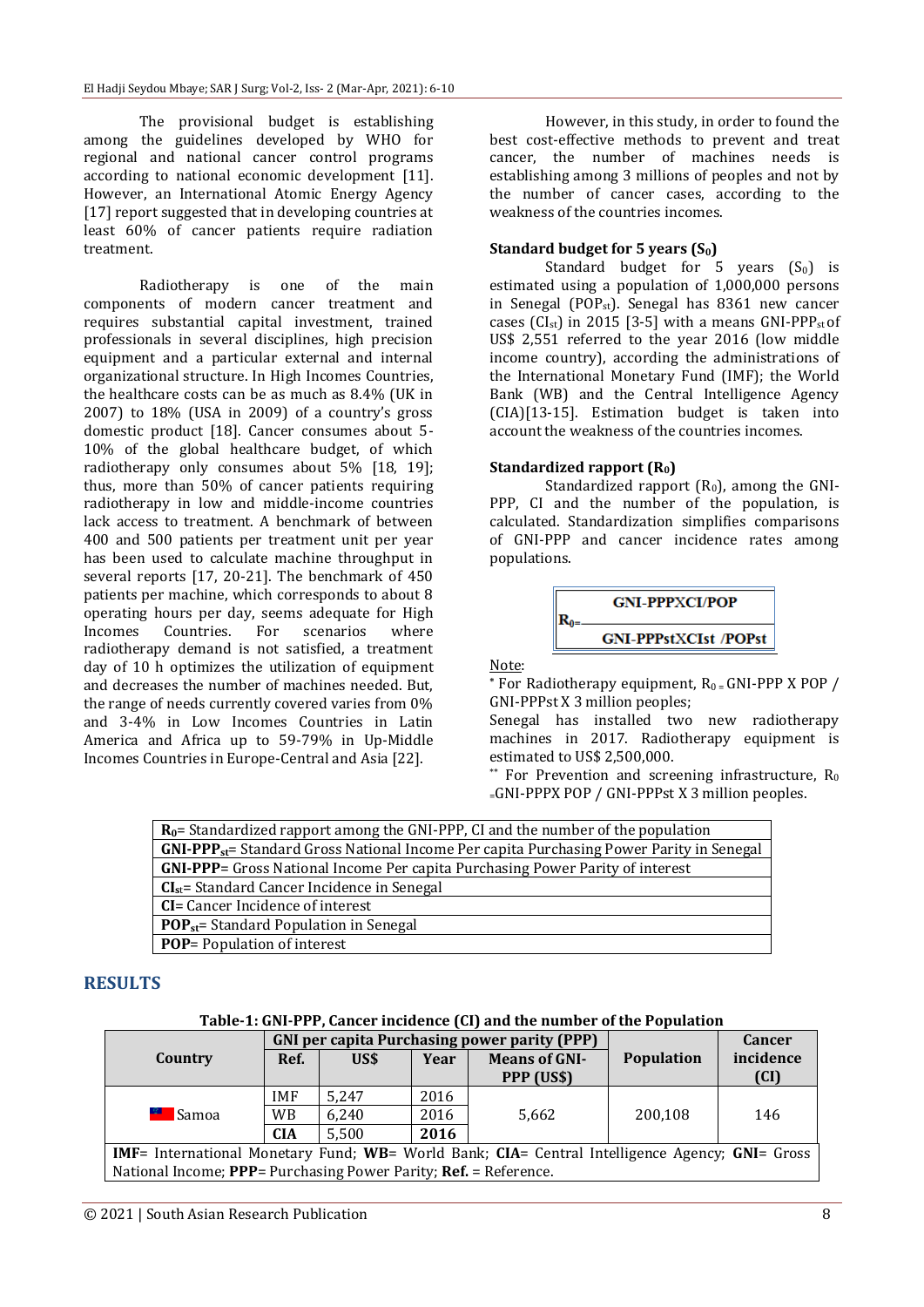| Table-2: Estimated Budget (thousands of U.S \$)                                                      |                                      |         |                   |                      |           |  |  |  |
|------------------------------------------------------------------------------------------------------|--------------------------------------|---------|-------------------|----------------------|-----------|--|--|--|
| <b>Cancer Control</b>                                                                                |                                      | Stand.  | Stand.            | <b>Account</b>       | General   |  |  |  |
|                                                                                                      | <b>Management</b>                    | budget  | rapport           | per(R <sub>0</sub> ) | POP.      |  |  |  |
|                                                                                                      |                                      | $(S_0)$ | (R <sub>0</sub> ) |                      | budget    |  |  |  |
| Cancer primary<br>prevention                                                                         | Development of an information system | 50      | 2.84103           | 142.051              | 28,424    |  |  |  |
|                                                                                                      | Against Tobacco                      | 250     | 2.84103           | 710.257              | 142,122   |  |  |  |
|                                                                                                      | <b>Against Infections</b>            | 500     | 2.84103           | 1,420.515            | 284,245   |  |  |  |
|                                                                                                      | Against carcinogenic substances      | 125     | 2.84103           | 355.128              | 71,061    |  |  |  |
|                                                                                                      | Against environmental risks          | 125     | 2.84103           | 355.128              | 71,061    |  |  |  |
|                                                                                                      | Diet or nutrition promotion          | 250     | 2.84103           | 710.257              | 142,122   |  |  |  |
|                                                                                                      | Sport promotion                      | 200     | 2.84103           | 568.206              | 113,698   |  |  |  |
|                                                                                                      | Cancer risk factors survey           | 50      | 2.84103           | 142.051              | 28,424    |  |  |  |
| Cancer early<br>detection and<br>secondary<br>prevention.                                            | Breast cancer screening              | 150     | 2.84103           | 426.154              | 85,273    |  |  |  |
|                                                                                                      | Cervical cancer screening            | 125     | 2.84103           | 355.128              | 71,061    |  |  |  |
|                                                                                                      | Prostate cancer screening            | 50      | 2.84103           | 142.051              | 28,424    |  |  |  |
|                                                                                                      | Colorectal cancer screening          | 50      | 2.84103           | 142.051              | 28,424    |  |  |  |
|                                                                                                      | Others cancers screening             | 50      | 2.84103           | 142.051              | 28,424    |  |  |  |
| Cancer<br>institutional<br>reinforcement                                                             | Rise of cancer professional          | 125     | 2.84103           | 355.128              | 71,061    |  |  |  |
|                                                                                                      | Development of cancer research       | 175     | 2.84103           | 497.180              | 99,485    |  |  |  |
|                                                                                                      | Development of cancer prevention     | 100     | 2.84103           |                      |           |  |  |  |
|                                                                                                      | courses                              |         |                   | 284.103              | 56,849    |  |  |  |
| Cancer diagnosis<br>and treatment                                                                    | Assistance for Palliative Care       | 150     | 2.84103           | 426.154              | 85,273    |  |  |  |
|                                                                                                      | Chemotherapy equipment               | 100     | 2.84103           | 284.103              | 56,849    |  |  |  |
|                                                                                                      | Surgical equipment                   | 175     | 2.84103           | 497.180              | 99,485    |  |  |  |
|                                                                                                      | Radiotherapy equipment*              | 2,500   | 1.00              | 2,500                | 2,500     |  |  |  |
|                                                                                                      | Prevention and screening             | 400     | 2.21952           |                      |           |  |  |  |
|                                                                                                      | infrastructure <sup>**</sup>         |         |                   | 887.808              | 887.808   |  |  |  |
| <b>Total</b>                                                                                         |                                      | 5,700   |                   |                      | 4,979.580 |  |  |  |
| Rased on: World Health Organization, The National Cancer Control Programmes: policies and managerial |                                      |         |                   |                      |           |  |  |  |

**Table-2: Estimated Budget (thousands of U.S \$)**

Based on: World Health Organization. The National Cancer Control Programmes: policies and managerial guidelines. 2nd ed. Geneva, 2002. Note:

**S0**= Standard budget for 5 years for a population of 1,000,000 persons; **R0**= Standardized rapport among the GNI-PPP, CI and the number of the population; **\*** With the weak number of population and the low income; 1 radiotherapy machine is considered

\*\* Prevention and screening infrastructure among only **GNI-PPP/GNI-PPPst**,

## **CONCLUSION**

Cancer has the most devastating economic impact of any cause of death in the world. Incidence has been increasing in most regions of the world, but there are huge inequalities between rich and poor countries. Projections based on the GLOBOCAN 2012 estimates predict a substantive increase to millions new cancer cases per year by 2030.

Rates of cancers will continue to rise by 2035 in Samoa, if preventive measures are not widely applied. An urgent need in cancer control today is to develop effective and affordable approaches. It is expected that additional investment in resources and costs may be more dependent on income level of the country than on the GNI group or the geographic region of the world. However, in order to found the best cost-effective methods to prevent and treat cancer, provisional budget against cancer is estimated to 4,979.580 (thousands of U.S \$) for a population of 200,108 persons in Samoa, according the GNI-PPP, the cancer incidence and the number of population.

It is very important for all organizations to be aware of the complexity of cancer control. A flexible approach is needed. This account must be added to the actual supply efforts of cancer prevention and treatment. However, effective measures to reduce cancer morbidity and mortality require the active participation of cancer survivors and their local communities; the mobilization and appropriate allocation of resources; the formulation of evidence-based policies and proven interventions; and the commitment of organizations and institutions in the nonprofit, for-profit, and governmental sectors. Ultimately, cancer control goes hand in hand with efforts to promote human and economic development and to improve standards of health, education, and medical care throughout the world.

#### **REFERENCES**

1. World Health Organization. (2017). Ten statistical highlights in global public health. World Health Statistics, Geneva.